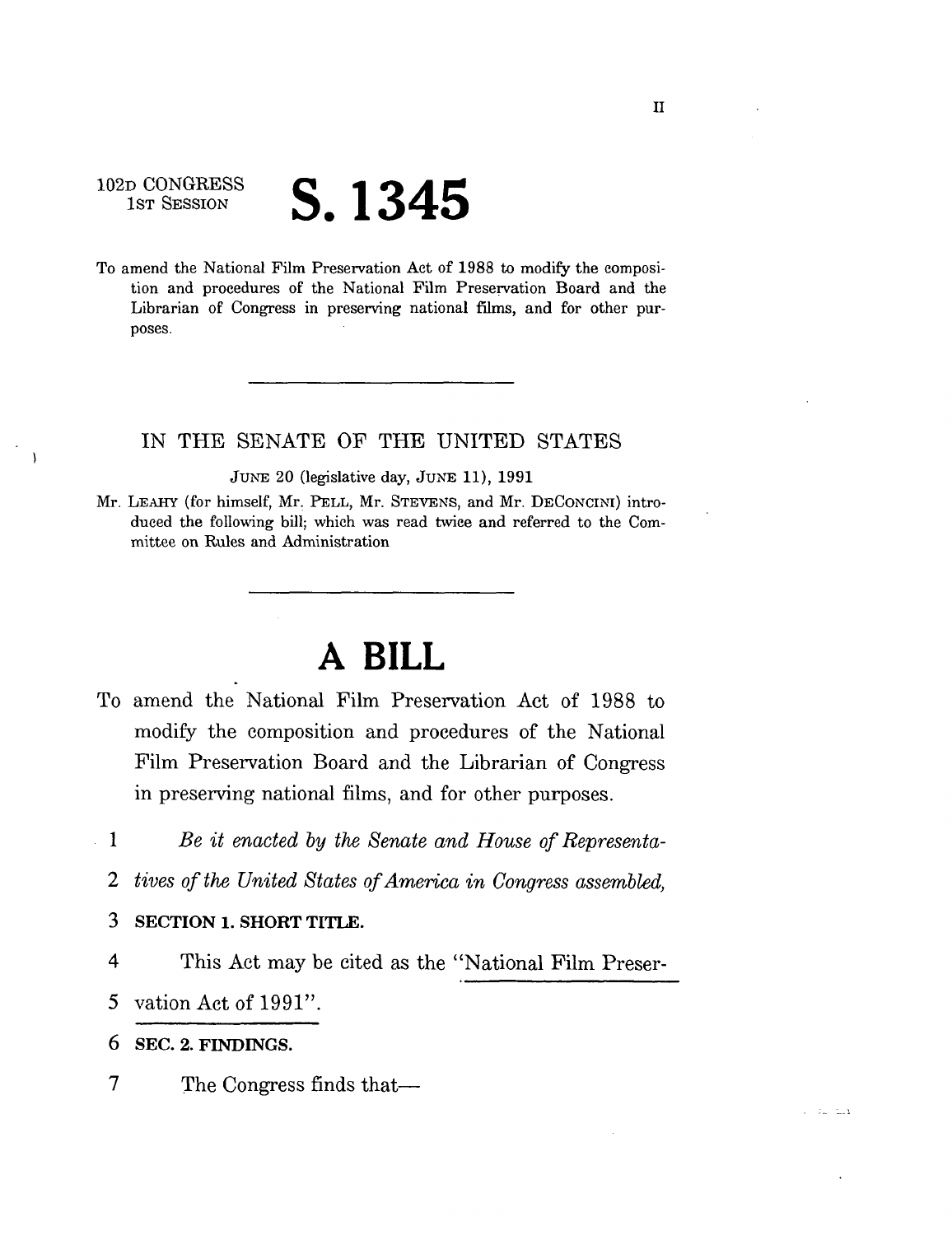1 (1) motion pictures are an indigenous American 2 art form that has been emulated throughout the 3 world;

4 (2) certain motion pictures represent an endur-5 ing part of our Nation's historical and cultural herit-6 age;

7 (3) because of deterioration or loss, less than 8 one-half of the feature-length films produced in the 9 United States before 1951, including only 20 per-10 cent of the silent films, still exist and many of the 11 films produced after 1951 are deteriorating at an 12 alarming rate; and

 $\mathcal{Y}$ 

 $\mathcal{C}$ 

 $\mathbb{E}[\mathbb{E}^{\mathbb{E}} \times \mathbb{E}^{\mathbb{E}}] \rightarrow \mathbb{E}$ 

13 (4) it is appropriate and necessary for the Fed-14 eral Government to—

15 (A) recognize motion pictures as a signifi-16 cant American art form deserving of protection, 17 including preservation and restoration; and 18 (B) establish a National Film Registry of 19 films that represent an enduring part of our na-20 tional, historical, and cultural heritage, which 21 Registry should be established and maintained 22 in the Library of Congress; and

23 (5) to the extent possible, and with the permis-24 sion of the copyright owners, films selected for inclu-25 sion in the National Film Registry should be made

2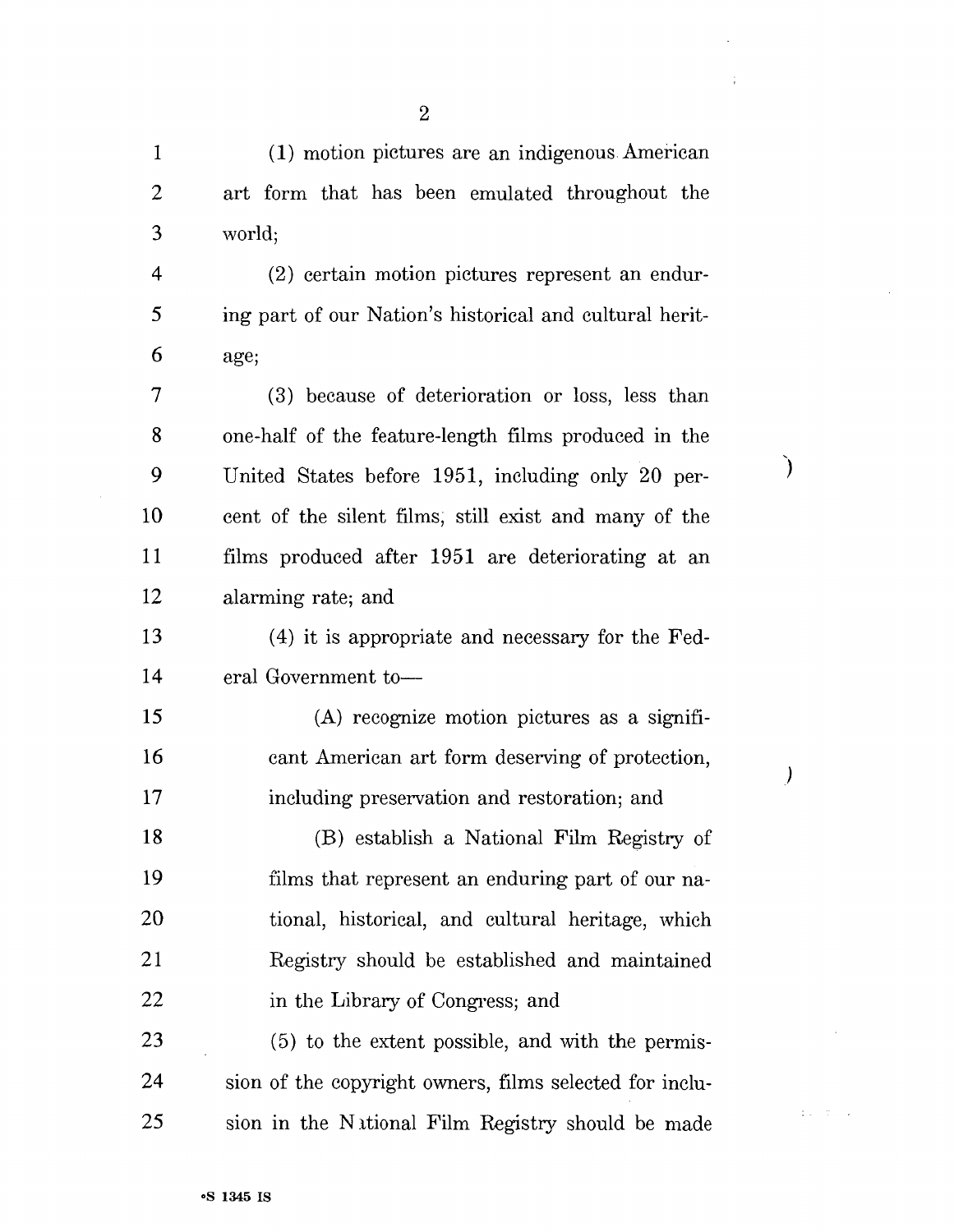1 widely available to the American public in their Reg-2 istry versions.

3 SEC. 3. NATIONAL FILM REGISTRY OF THE LIBRARY OF 4 CONGRESS.

5 The Librarian of Congress (hereafter in this Act re-6 ferred to as the "Librarian") shall establish a National 7 Film Registry under the provisions of this Act, for the 8 purposes of recognizing and preserving films that are cul-9 turally, historically, or aesthetically significant.

### 10 SEC. 4. DUTIES OF THE LIBRARIAN OF CONGRESS.

11 (a) DUTIES.—The Librarian shall, after consultation 12 with the Board established under section 5—

13 (1) after completion of the study required under 14 section 12, establish a comprehensive national film 15 preservation program for films, in conjunction with 16 other major film archives, with the objectives of—

17 (A) coordinating activities to assure that 18 ongoing efforts of archivists and copyright own-19 ers, and others in the public and private sector 20 are effective and complementary;

21 (B) generating public awareness of and 22 support for those activities;

23 (C) increasing accessibility of films for 24 educational purposes; and

 $\mathbb{CP}(\mathbb{Z}^d)$  . The  $\mathbb{CP}^d$ 

 $\mathbf{I}$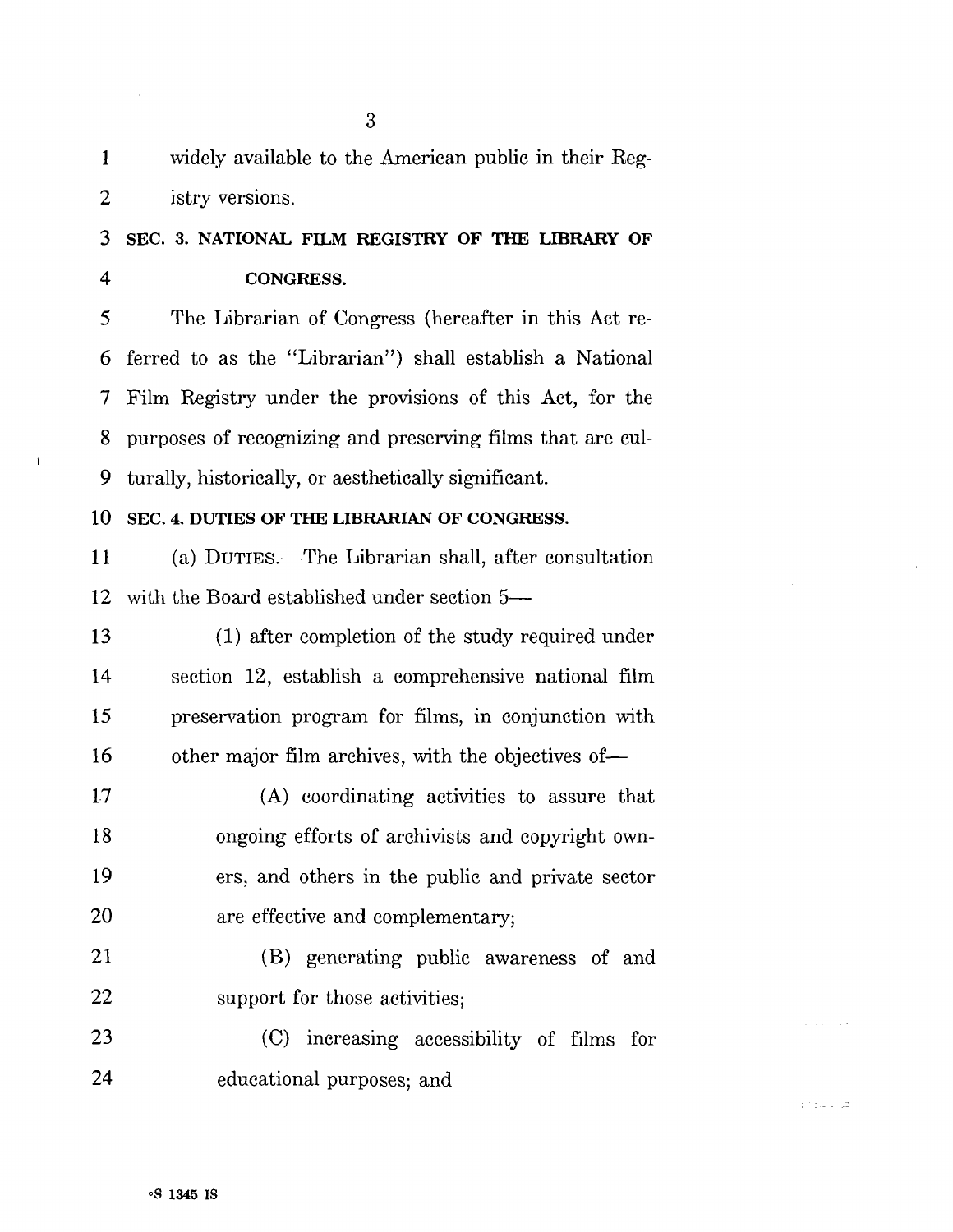| $\mathbf{1}$            | (D) improving nationwide activities in the              |               |
|-------------------------|---------------------------------------------------------|---------------|
| $\overline{2}$          | preservation of works in other media such as            |               |
| 3                       | videotape;                                              |               |
| $\overline{\mathbf{4}}$ | (2) establish criteria and procedures pursuant          |               |
| 5                       | to which films may be included in the National Film     |               |
| 6                       | Registry, except that no film shall be eligible for in- |               |
| 7                       | clusion in the National Film Registry until 10 years    |               |
| 8                       | after such film's first publication;                    |               |
| 9                       | (3) establish procedures whereby the general            | $\mathcal{E}$ |
| 10                      | public may make recommendations to the Board re-        |               |
| 11                      | garding the inclusion of films in such National Film    |               |
| 12                      | Registry;                                               |               |
| 13                      | (4) establish procedures for the examination by         |               |
| 14                      | the Library of Congress of copies of films named for    |               |
| 15                      | inclusion in the National Film Registry to determine    |               |
| 16                      | eligibility for the use of the seal of the National     | )             |
| 17                      | Film Registry;                                          |               |
| 18                      | (5) determine which films satisfy the criteria          |               |
| 19                      | developed under paragraph (2) and qualify to be in-     |               |
| 20                      | cluded in the National Film Registry, except that       |               |
| 21                      | the Librarian shall not select more than 25 films       |               |
| 22                      | each year for inclusion in such Registry;               |               |
| 23                      | (6) publish in the Federal Register the name of         |               |
| 24                      | each film that is selected for inclusion in the Nation- |               |
| 25                      | al Film Registry;                                       |               |

 $\sim$ 

 $\sim$   $\pm$ 

 $\bar{z}$  .  $\omega$ 

 $\bar{L}$ 

4

 $\bar{\mathcal{A}}$ 

 $\ddot{\phantom{0}}$ 

 $\hat{\boldsymbol{\beta}}$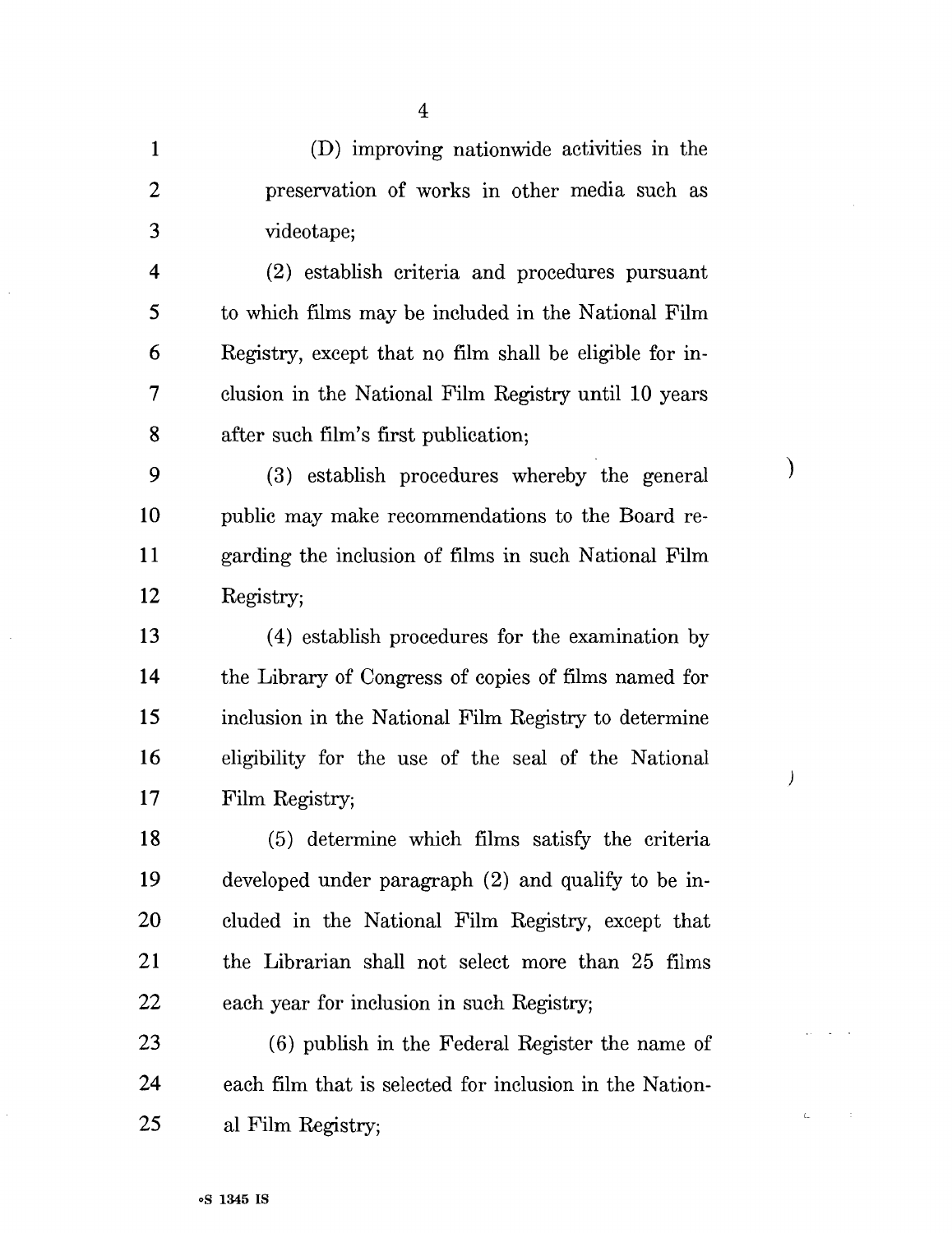| (7) provide a seal to indicate that a film is in- |
|---------------------------------------------------|
| cluded in the National Film Registry;             |

3 (8) to the extent practicable, ensure, subject to 4 the rights of copyright owners, that there is a Regis-5 try version of each film selected for the National 6 Film Registry;

7 (9) publish in the Federal Register the stand-8 ards for preservation or restoration that shall qualify 9 films for use of the seal; and

10 (10) submit an annual report to the appropriate 11 committees of the Congress, listing films included in 12 the National Film Registry and describing the activi-13 ties of the Board.

14 (b) SEAL.—A seal provided for a film under subsec-15 tion (a)(7) may be used on any copy of the Registry ver-16 sion of such film as defined in section 11(6). Before such 17 seal may be used, the Library of Congress shall have ex-18 amined and approved the print from which the copy was 19 made. In the case of copyrighted works, only the copyright 20 owner or his duly authorized licensee may place or author-21 ize the placement of a seal on a copy of a film selected 22 for inclusion in the National Film Registry. In the case 23 of works no longer protected by copyright, the Library 24 may affix a seal. The person authorized by this subsection 25 to place a seal on a copy of a film selected for inclusion

 $\ddot{\cdot}$ 

 $\mathcal{L}$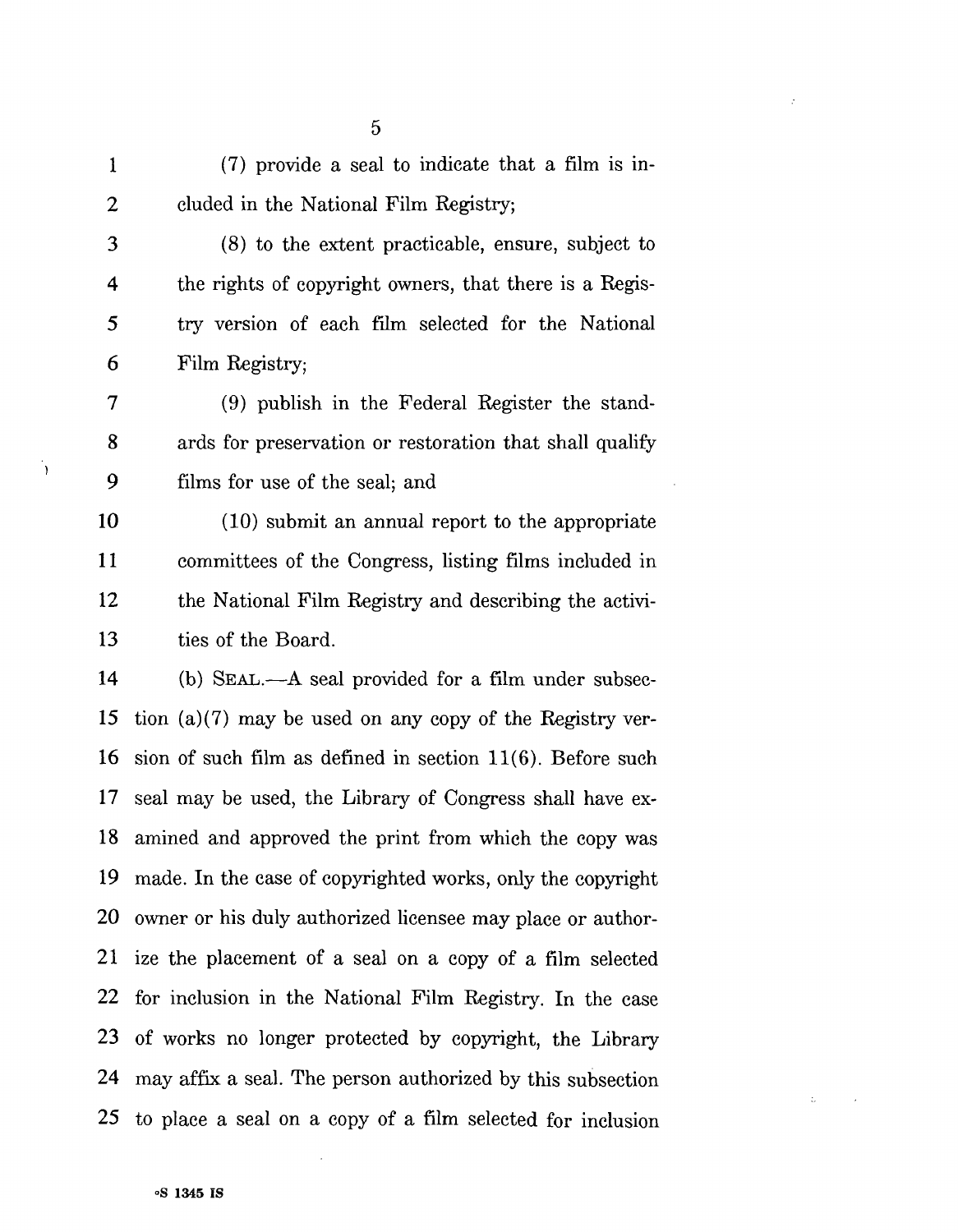1 in the National Film Registry may accompany such seal 2 with the following language: "This film is included in the 3 National Film Registry, which is maintained by the Li-4 brary of Congress, and was preserved under the National 5 Film Preservation Act of 1991.".

### 6 SEC. 5. NATIONAL FILM PRESERVATION BOARD.

7 (a) NUMBER AND APPOINTMENT.—(1) The Librari-8 an shall establish in the Library of Congress a National 9 Film Preservation Board to be comprised of 17 members, 10 selected by the Librarian in accordance with the provisions 11 of this section. Bach organization listed in subparagraphs 12 (A) through (P) shall submit a list of not less than three 13 qualified candidates to the Librarian. With the exception 14 of the member listed in subparagraph (Q), the Librarian 15 shall appoint 1 member from each such list submitted by 16 the following organizations, and shall designate from that 17 list an alternate who may attend those meetings to which 18 the individual appointed to the Board cannot attend. Such 19 organizations shall include—

 $\mathcal{E}$ 

 $\lambda$ 

20 (A) the Academy of Motion Picture Arts and 21 Sciences;

22 (B) the Directors Guild of America;

23 (C) the Writers Guild of America East and 24 West, appointed in accordance with paragraph (2); 25 (D) the National Society of Film Critics;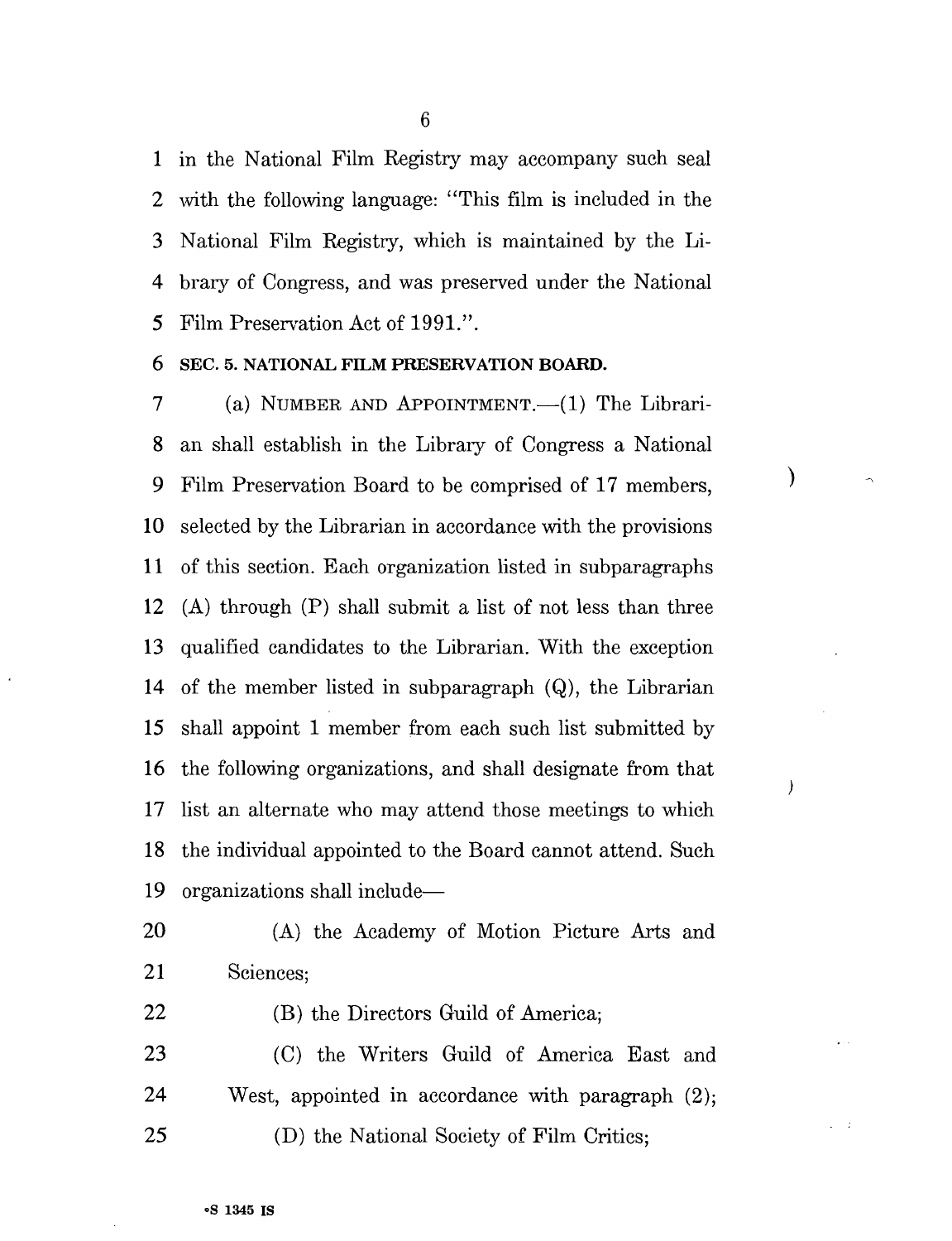|    | 7                                                          |
|----|------------------------------------------------------------|
| 1  | (E) the Society for Cinema Studies;                        |
| 2  | (F) the American Film Institute;                           |
| 3  | (G) the Department of Theatre, Film and Tele-              |
| 4  | vision, College of Fine Arts at the University of          |
| 5  | California, Los Angeles;                                   |
| 6  | (H) the Department of Film and Television at               |
| 7  | New York University Tisch School of the Arts;              |
| 8  | (I) the University Film and Video Association;             |
| 9  | (J) the Motion Picture Association of America;             |
| 10 | (K) the National Association of Broadcasters;              |
| 11 | (L) the Alliance of Motion Picture and Televi-             |
| 12 | sion Producers;                                            |
| 13 | (M) the Screen Actors Guild of America;                    |
| 14 | (N) the National Association of Theater Own-               |
| 15 | ers;                                                       |
| 16 | (O) the American Society of Cinematographers;              |
| 17 | (P) the United States Members of the Interna-              |
| 18 | tional Federation of Film Archives; and                    |
| 19 | (Q) a member at large.                                     |
| 20 | (2) Each organization under paragraph $(1)(C)$ shall       |
| 21 | nominate 3 candidates. The Librarian shall appoint a can-  |
| 22 | didate from 1 organization as a member of the Board, and   |
| 23 | shall select a candidate from the other organization as an |
| 24 | alternate.                                                 |

 $\mathcal{L}^{\text{max}}_{\text{max}}$ 

 $\mathcal{L}^{\text{c}}$  , and  $\mathcal{L}^{\text{c}}$  , and

 $\mathcal{L}^{\text{max}}$ 

 $\mathcal{L}^{\text{max}}_{\text{max}}$ 

 $\mathcal{A}$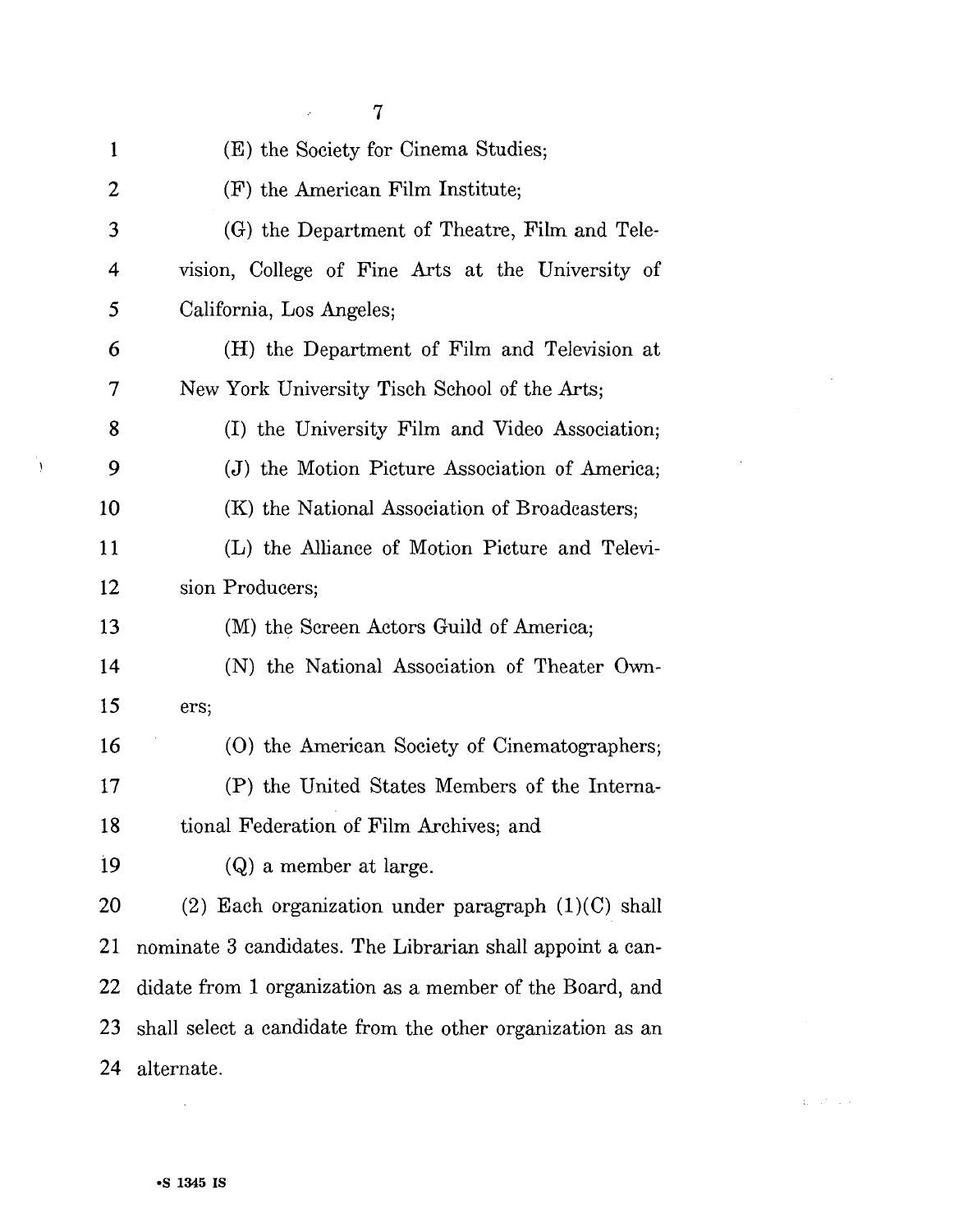1 (3) The member at large listed in paragraph  $(1)(Q)$ 2 shall be chosen by the Librarian from names submitted 3 by organizations in the film industry, creative artists, pro-4 ducers, film critics, film preservation organizations, aca-5 demic institutions with film study programs, and others 6 with knowledge of copyright law and of the importance, 7 use, and dissemination of films. The Librarian shall also 8 select from the names submitted in this paragraph an al-9 ternate member at large who may attend those meetings 10 which the member at large cannot attend.

11 (b) CHAIRPERSON.—The Librarian shall appoint 1 12 member to serve as Chairperson.

 $\mathcal{E}$ 

 $\overline{)}$ 

 $r \rightarrow$ 

13 (c) TERM OF OFFICE.—(1) The term of each member 14 of the Board shall be 3 years. There shall be no limit to 15 the number of terms that any individual member may 16 serve.

17 (2) A vacancy on the Board shall be filled in the man-18 ner prescribed by the Librarian, except that no entity list-19 ed in subsection (a) may have more than 1 nominee on 20 the Board at any time.

21 (d) QUORUM.—Nine members of the Board shall con-22 stitute a quorum, but a lesser number may hold hearings. 23 (e) BASIC PAY.—Members of the Board shall serve 24 without pay. While away from their home or regular places 25 of business in the performance of services for the Board,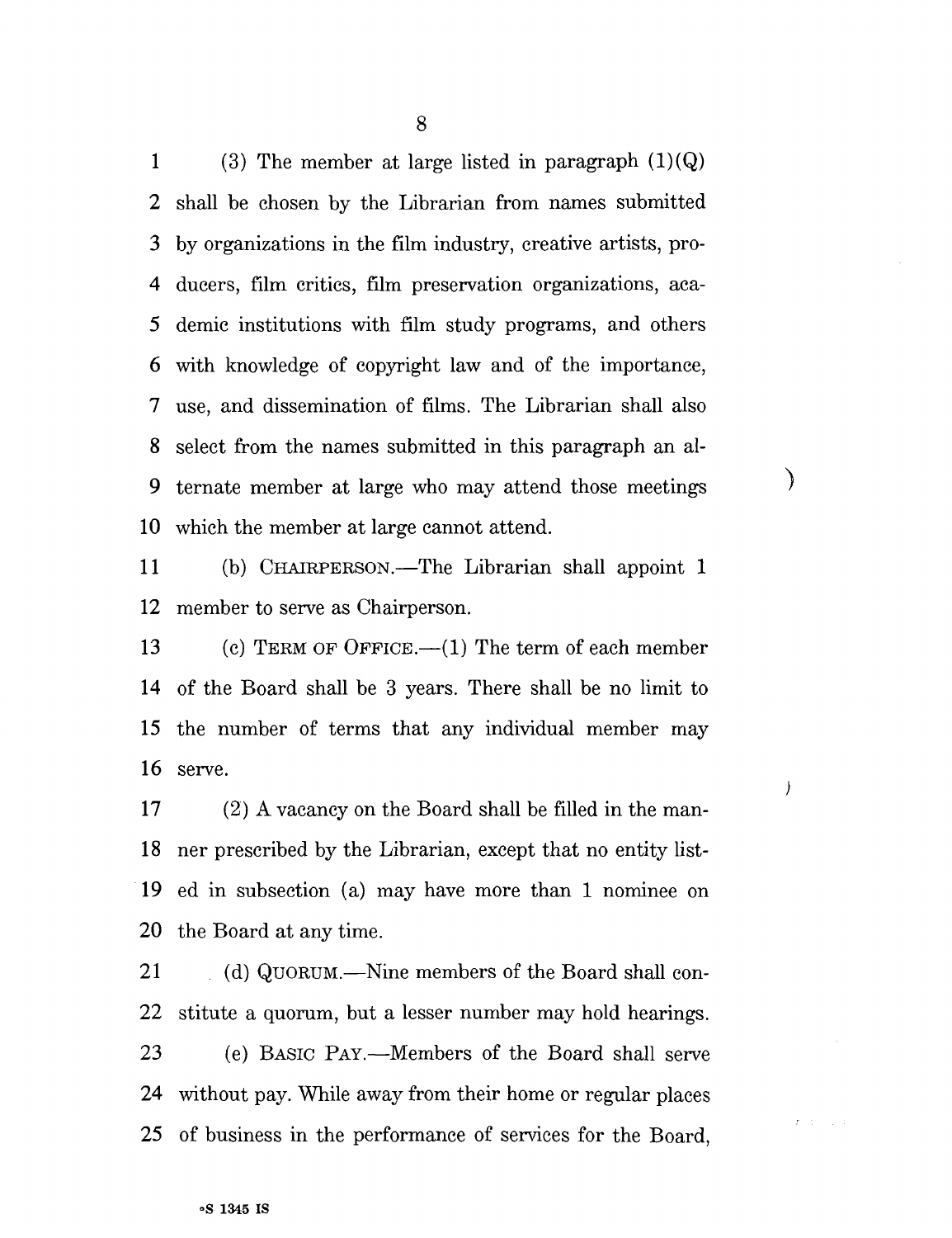1 members of the Board shall be allowed travel expenses, 2 including per diem in lieu of subsistence, in the same man-3 ner as persons employed intermittently in Government 4 service are allowed expenses under section 5701 of title 5 5, United States Code.

6 (f) MEETINGS.—The Board shall meet at least once 7 each calendar year. Meetings shall be at the call of the 8 Librarian.

9 (g) CONFLICT OF INTEREST.—The Librarian shall 10 establish rules and procedures to address any potential 11 conflict of interest between a member of the Board and 12 responsibilities of the Board.

13 SEC. 6. POWERS OF THE BOARD.

À

14 (a) IN GENERAL.—The Board may, for the purpose 15 of carrying out its duties, hold such hearings, sit and act 16 at such times and places, take such testimony, and receive 17 such evidence as the Librarian and Board considers appro-18 priate.

19 (b) NOMINATION OF FILMS.—The Board shall con-20 sider, for inclusion in the National Film Registry, nomina-21 tions submitted by the general public as well as represent-22 atives of the film industry, such as the guilds and societies 23 representing actors, directors, screenwriters, cinematogra-24 phers and other creative artists, producers, film critics,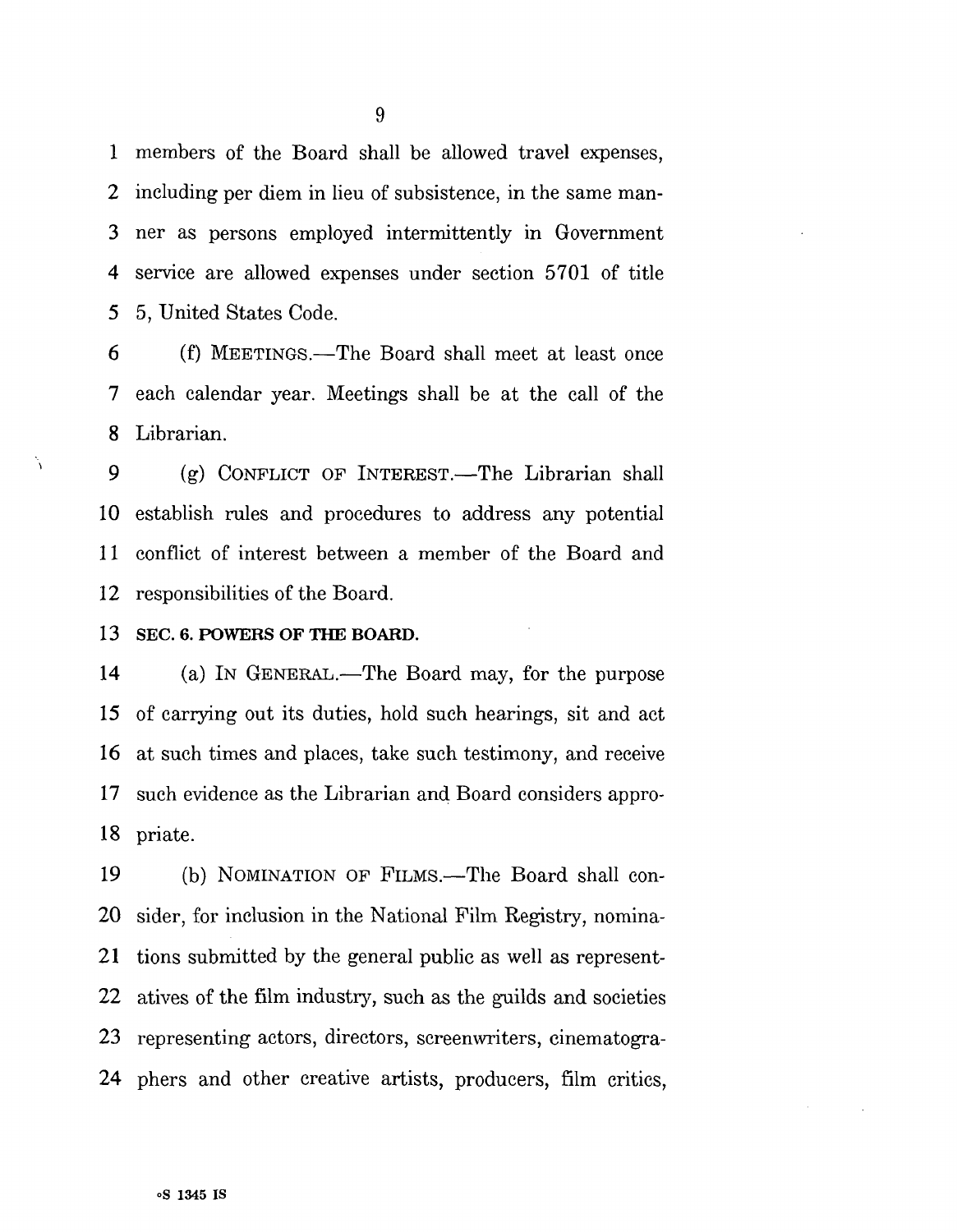1 film preservation organizations and representatives for 2 academic institutions with film study programs.

3 (c) SELECTION OP FILMS.—The Board shall review 4 nominations of films submitted to it for inclusion in the 5 National Film Registry and consult with the Librarian 6 and make recommendations with respect to the selection 7 of films for the Registry and the preservation of these and 8 other films that are culturally, historically, or aesthetically 9 significant. The Board shall recommend and the Librarian 10 shall select not more than 25 films a year for inclusion 11 in the Registry.

 $\mathcal{E}$ 

 $\lambda$ 

### 12 SEC. 7. NATIONAL FILM REGISTRY COLLECTION OF THE LI-13 BRARY OF CONGRESS.

14 (a) COPY OP FILM.—The Librarian shall endeavor to 15 obtain, by gift from the owner, an archival quality copy 16 of a Registry version of each film included in the National 17 Film Registry. Whenever possible the Librarian shall en-18 deavor to obtain the best surviving materials, including 19 preprint materials.

20 (b) ADDITIONAL MATERIALS.—In addition, the Li-21 brarian shall endeavor to obtain, for educational and re-22 search purposes, additional materials related to each film, 23 such as background materials, production reports, shoot-24 ing scripts (including continuity scripts) and other similar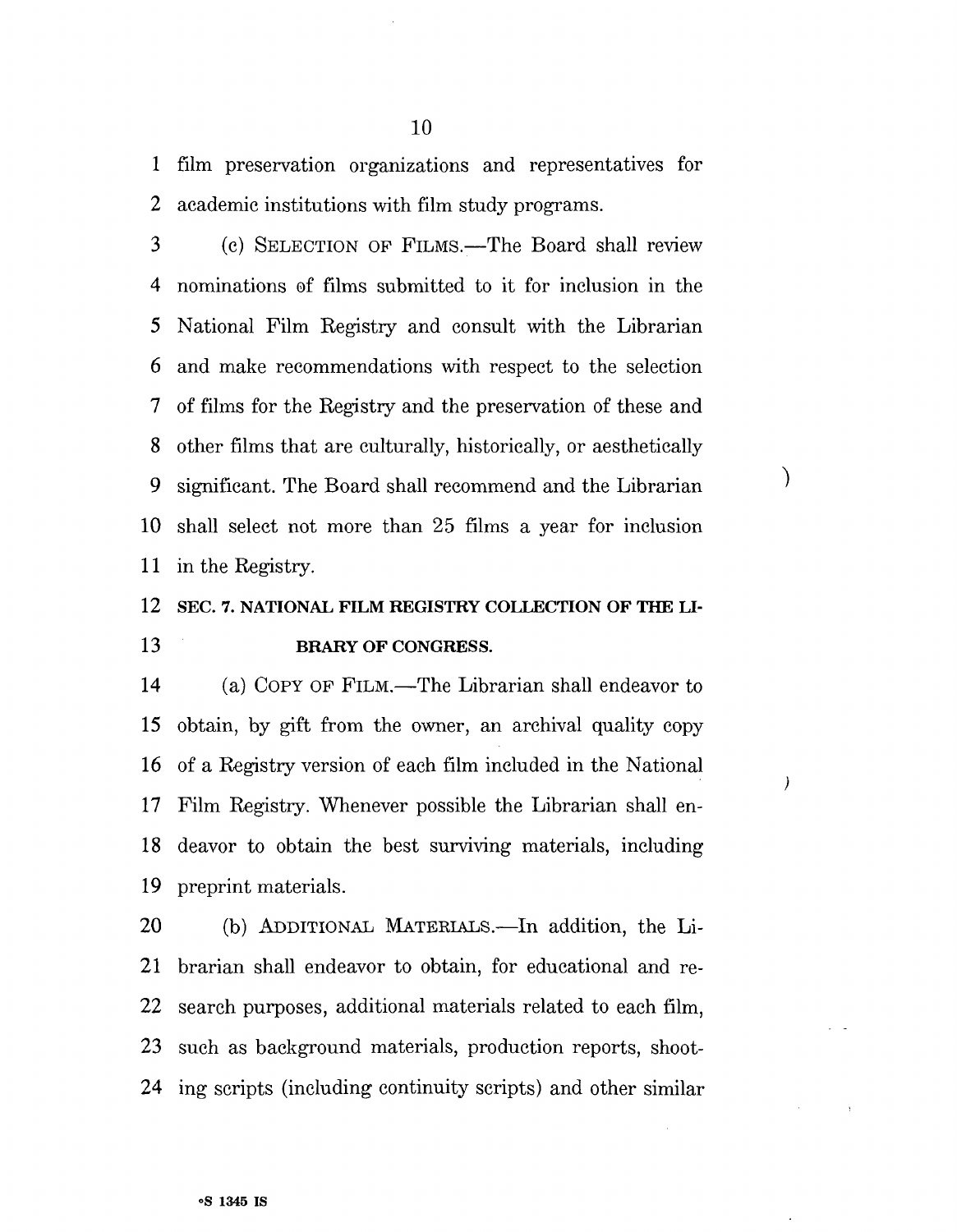1 materials. Such materials shall become a part of the collec-2 tion described in subsection (d).

3 (c) PROPERTY OF THE UNITED STATES.—All copies 4 of films, and other materials, received by the Librarian 5 shall become the property of the United States Govern-6 ment, except that nothing in this Act shall infringe on the 7 copyright owners' rights under title 17, United States 8 Code.

9 (d) REGISTRY COLLECTION.—All copies of films re-10 ceived by the Librarian shall be maintained in a special 11 collection in the Library of Congress to be known as the 12 "National Film Registry Collection of the Library of Con-13 gress". The Librarian shall, by regulation, subject to the 14 limitations of title 17, United States Code—

15 (1) provide for reasonable access to films in 16 such collection for scholarly and research purposes; 17 and

18 (2) to the extent practicable, and with the per-19 mission of the copyright owners, endeavor to exhibit 20 or encourage the exhibition of such films to the pub-21 lie.

### 22 SEC. 8. SEAL OF THE NATIONAL FILM REGISTRY.

23 (a) USE OP THE SEAL.—No person shall knowingly 24 distribute or exhibit to the public a copy of a film which

 $\lambda$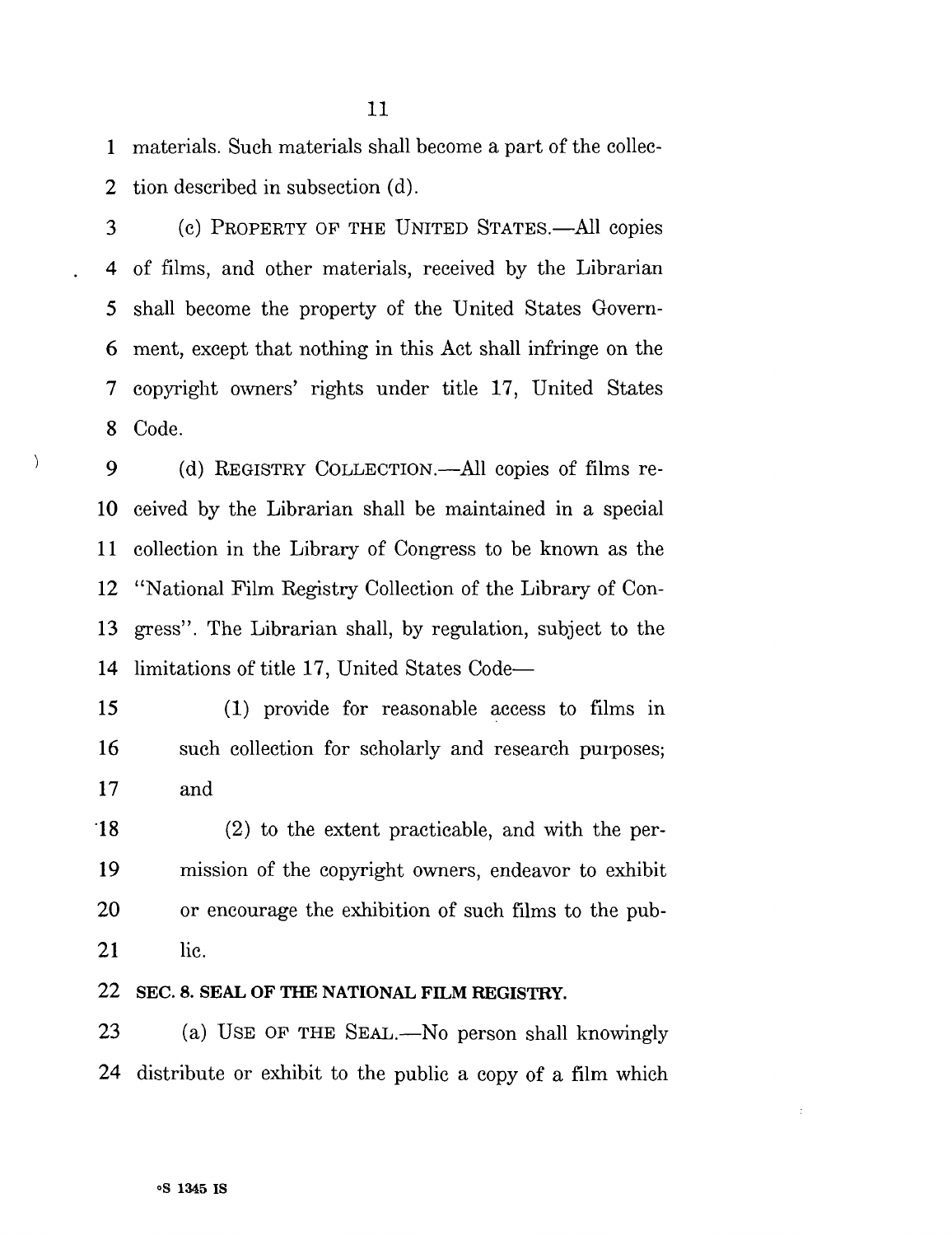1 bears a seal as described under section  $4(a)(7)$  if such 2 film—

3 (1) is not included in the National Film Regis-4 try; or

5 (2) is included in the National Film Registry, 6 but the print from which such copy was made was 7 not examined and approved for use of the seal by 8 the Library of Congress pursuant to section 4(b).

 $\lambda$ 

 $\prime$ 

9 (b) EFFECTIVE DATE OF THE SEAL.—The use of the 10 seal as described in this section shall be effective for each 11 film after publication by the Librarian in the Federal Reg-12 ister of the name of that film selected for inclusion in the 13 National Film Registry.

14 SEC. 9. REMEDIES.

15 (a) JURISDICTION.—The several district courts of the 16 United States shall have jurisdiction, for cause shown, to 17 prevent and restrain violations of section 8 of this Act 18 upon the application of the Librarian to the Attorney Gen-19 eral of the United States acting through the several Unit-20 ed States Attorneys in their several districts.

21 (b) RELIEF.—(1) Except as provided in paragraph 22 (2), relief shall be limited to the prospective removal of 23 the seal of the National Film Registry.

24 (2) In any case in which the Librarian finds a pattern 25 or practice of the willful violation of this Act, the United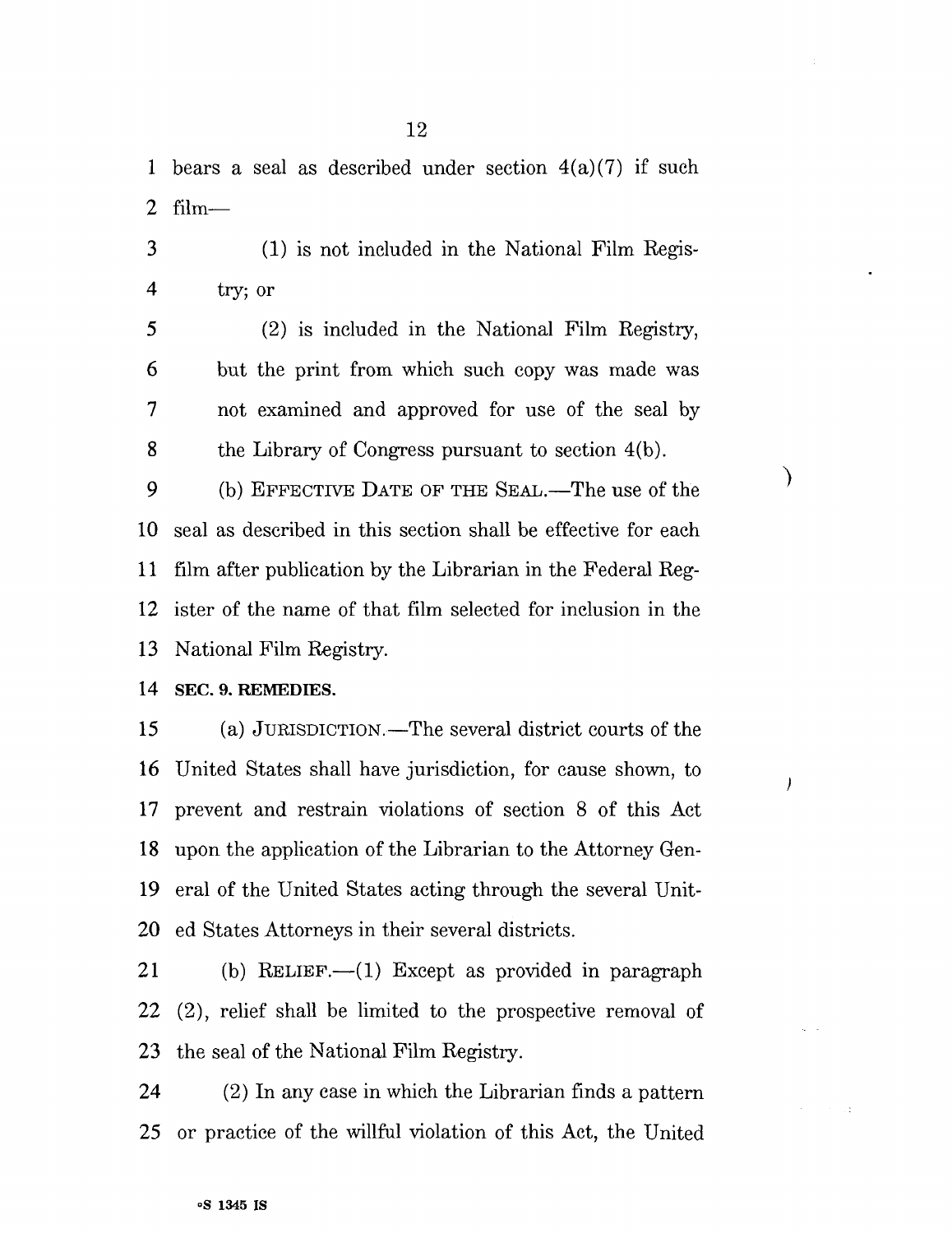1 States District Courts may order civil fines of not more 2 than \$10,000 and appropriate injunctive relief.

3 (c) EXCLUSIVE REMEDIES.—The remedies provided 4 under this section shall be the exclusive remedies under 5 this Act or any other Federal or State law, regarding the 6 use of the seal as described by section  $4(a)(7)$ .

7 SEC. 10. STAFF OF BOARD; EXPERTS AND CONSULTANTS.

8 (a) STAFF.—The Librarian may appoint and fix the 9 pay of such personnel as the Librarian considers appropri-10 ate.

11 (b) EXPERTS AND CONSULTANTS.—The Librarian 12 may procure temporary and intermittent services under 13 section 3109(b) of title 5, United States Code, but at rates 14 for individuals not to exceed the daily equivalent of the 15 maximum rate of basic pay payable for GS-15 of the Gen-16 eral Schedule, and in no case may a Board member be 17 paid as an expert or consultant.

### 18 SEC. 11. DEFINITIONS.

 $\cdot$ 

19 For purposes of this Act:

20 (1) The term "Board" means the National 21 Film Preservation Board.

22 (2) The term "copy" used in reference to a film 23 means a copy fixed on film stock, not on other 24 media such as videotapes or laser disks.

 $\sim$   $\sim$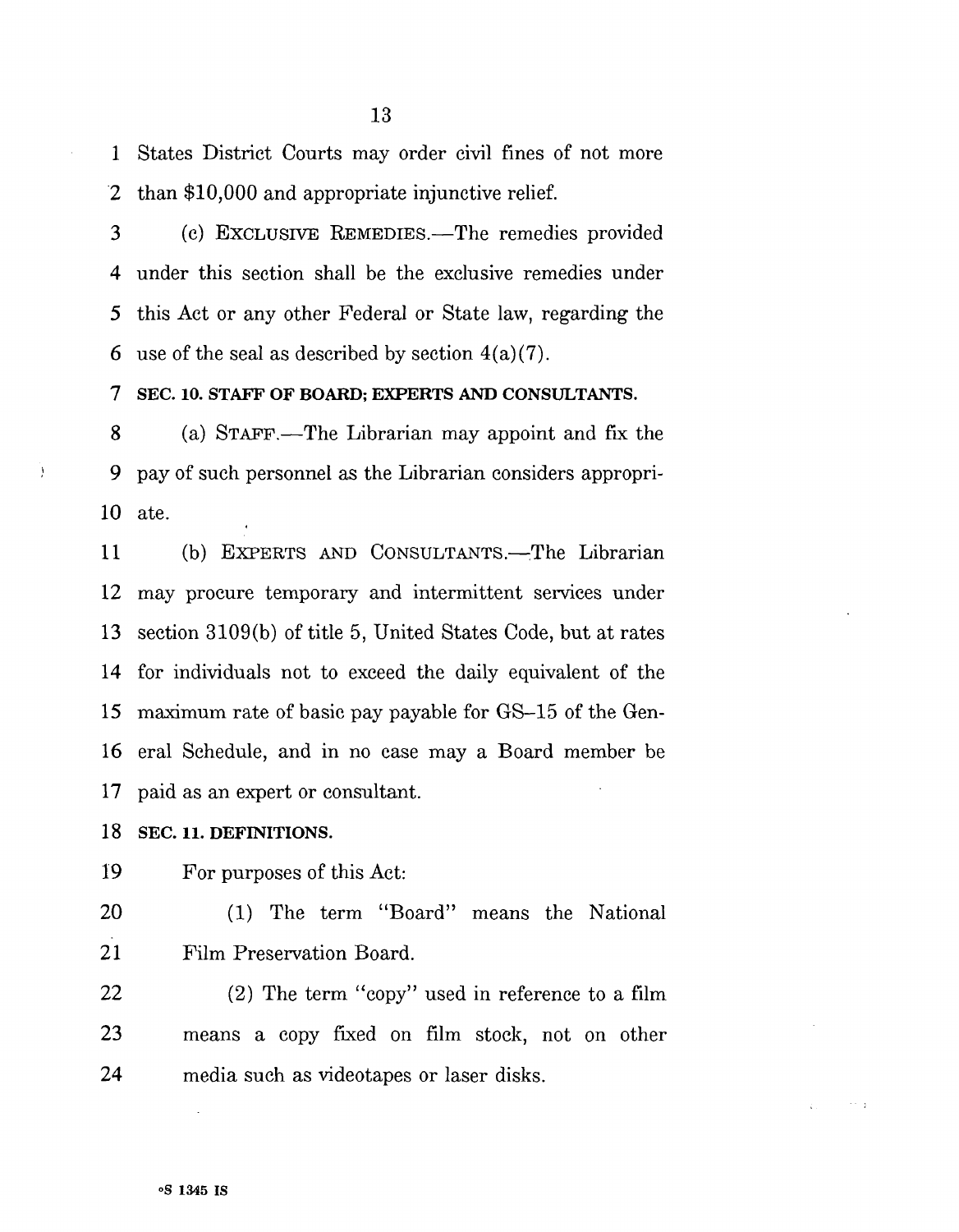1 (3) The term "film" means a motion picture as 2 defined in section 101 of title 17, United States 3 Code, except that such term excludes any works not 4 originally fixed on film stock, such as videotapes or 5 laser disks.

6 (4) The term "Librarian" means the Librarian 7 of Congress.

8 (5) The term "publication" means a publication 9 as defined in section 101 of title 17, United States 10 Code.

 $\mathcal{Y}$ 

 $\left\langle \right\rangle$ 

11 (6) The term "Registry version" means, with 12 respect to a film, the version of the film first pub-13 lished or as complete a version as bona fide preser-14 vation and restoration activities by the Library of 15 Congress or another archive acting pursuant to sec-16 tion 4 can compile.

#### 17 SEC. 12. STUDY BY THE LIBRARIAN OF CONGRESS.

18 The Librarian, after consultation with the Board, 19 shall conduct a study on the state of film preservation and 20 restoration, including the activities of the Library of Con-21 gress and the other major film archives in the United 22 States. The Librarian shall consult with film archivists, 23 educators and historians, copyright owners, film industry 24 representatives, including those involved in the preserva-25 tion of film, and others involved in activities related to